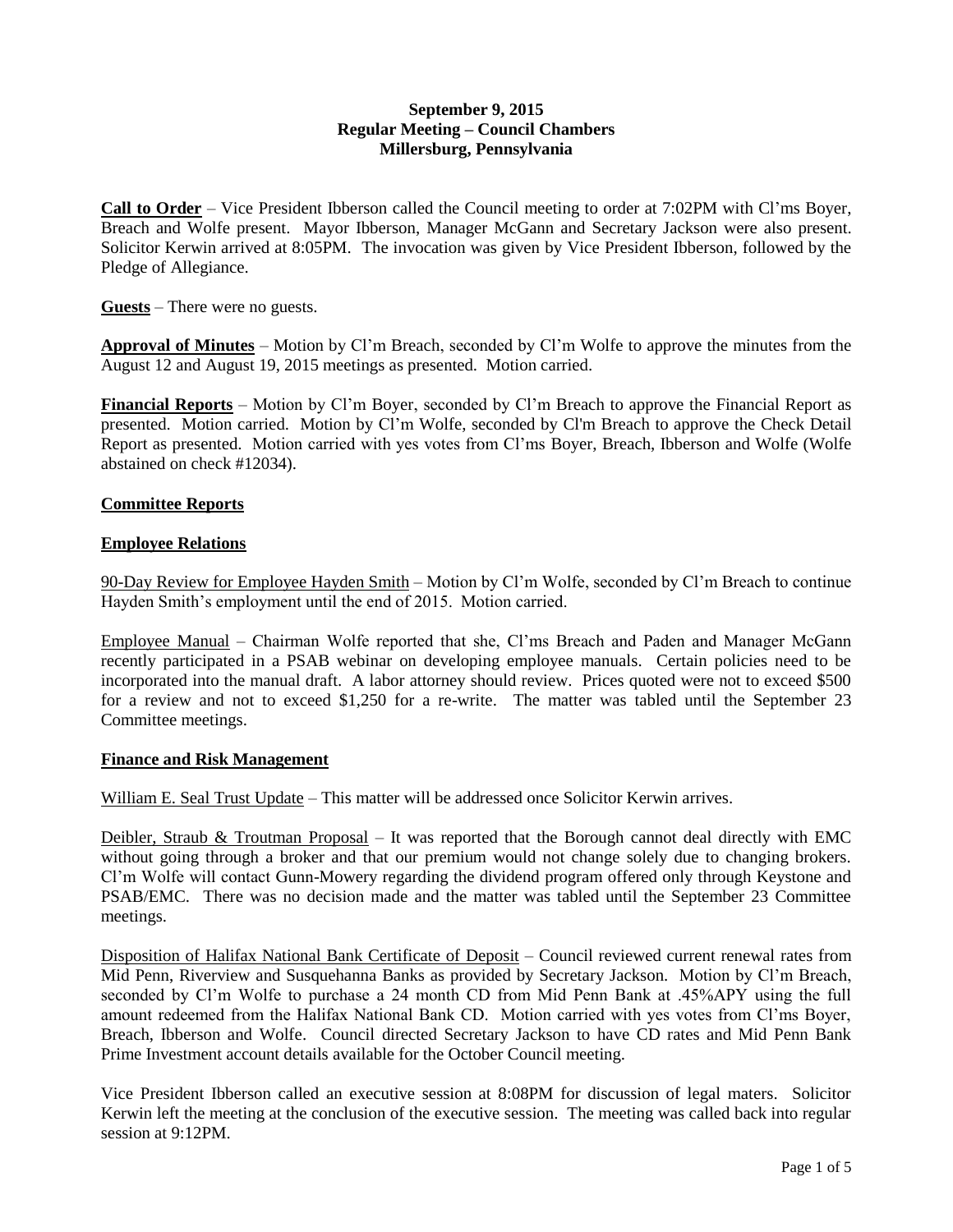# **Parks and Recreation**

Chairman Boyer's Report – The Parks had heavy use this season. Cl'm Boyer will check with Dauphin Precision Tool to make sure they have completed the clean-up. Disposition of the pipes lying on the bank has yet to be decided. Manager McGann reported that Dauphin Precision Tool has been invoiced \$2,911 for the damage to the walkway. Cl'm Boyer proposed that once payment is received the walkway is to be repaired, cement pads put under the new swings in Riverfront Park and slabs replaced under two benches in Market Square Park using in-house labor. Cl'm Boyer also cautioned Council that we shouldn't allow any opportunity to apply for Gaming Grant funds to pass. MYO Park Upgrades Phase III is priority.

Facility Use Agreement – Millersburg Midget Football – The organization request the use of MYO Park baseball field for football practices from August 1 through October 31. The user fee is recommended to be waived. Motion by Cl'm Boyer, seconded by Cl'm Wolfe to approve the agreement with the user fee waived. Motion carried.

Save Our Susquehanna Signs – Manager McGann showed Council a sign provided by Representative Sue Helm's office and requested their permission to post it at the ferry landing. Council approved.

## **Property**

2002 Ford F350 Repairs – Cl'm Breach reported that our 2002 Ford truck is currently at Sunbury Motors to have an on-going oil leak checked. The repair has been quoted at \$2,905. Motion by Cl'm Breach, seconded by Cl'm Boyer to proceed with the repairs to the 2002 Ford F350 at Sunbury Motors; cost not to exceed \$3,500. Motion carried with yes votes from Cl'ms Boyer, Breach, Ibberson and Wolfe.

## **Public Safety**

444 Market Street – Manager McGann reported that the matter was discussed at the August 26 Committee meetings and that the Schlegels are following through on everything asked of them.

Riverfront Park Incident – Cl'm Boyer reported that recently there was an individual in a boat on the river shooting towards the shore at geese in the Park. The incident was handled by Officer Trego.

MYO Park Incident – Mayor Ibberson reported that kids have built a lean-to at the shack on the tow path. Public Works employee Steve Jones has pictures. Mayor Ibberson directed Manager McGann to have the crew tear down the structure and clean up the tires.

## **Streets**

Event Agreement – American Legion Fall Classic Car Show – Manager McGann reported that the applicant requests the use of River Street and West Street between Market and Moore Streets on October 3 from 7:00AM to 5:00PM for a car show. We are still waiting for a PALCB permit. The suggested user fee is \$50 to cover the two street closure fees. Motion by Cl'm Wolfe, seconded by Cl'm Breach to approve the agreement with the user fee of \$50. Motion carried.

Event Agreements – VFW Halloween Window Painting Contest and Halloween Parade –The applicant requests the use of Veterans' Park and various Borough Streets on October 19 from 11:00AM to 5:00PM for the Halloween window painting contest and Market Square and various Borough Streets on October 21 from 7:00 to 9:00PM for the Halloween Parade. The rain date for the parade is October 22. Motion by Cl'm Breach, seconded by Cl'm Boyer to approve both agreements and to waive the user fees. Motion carried.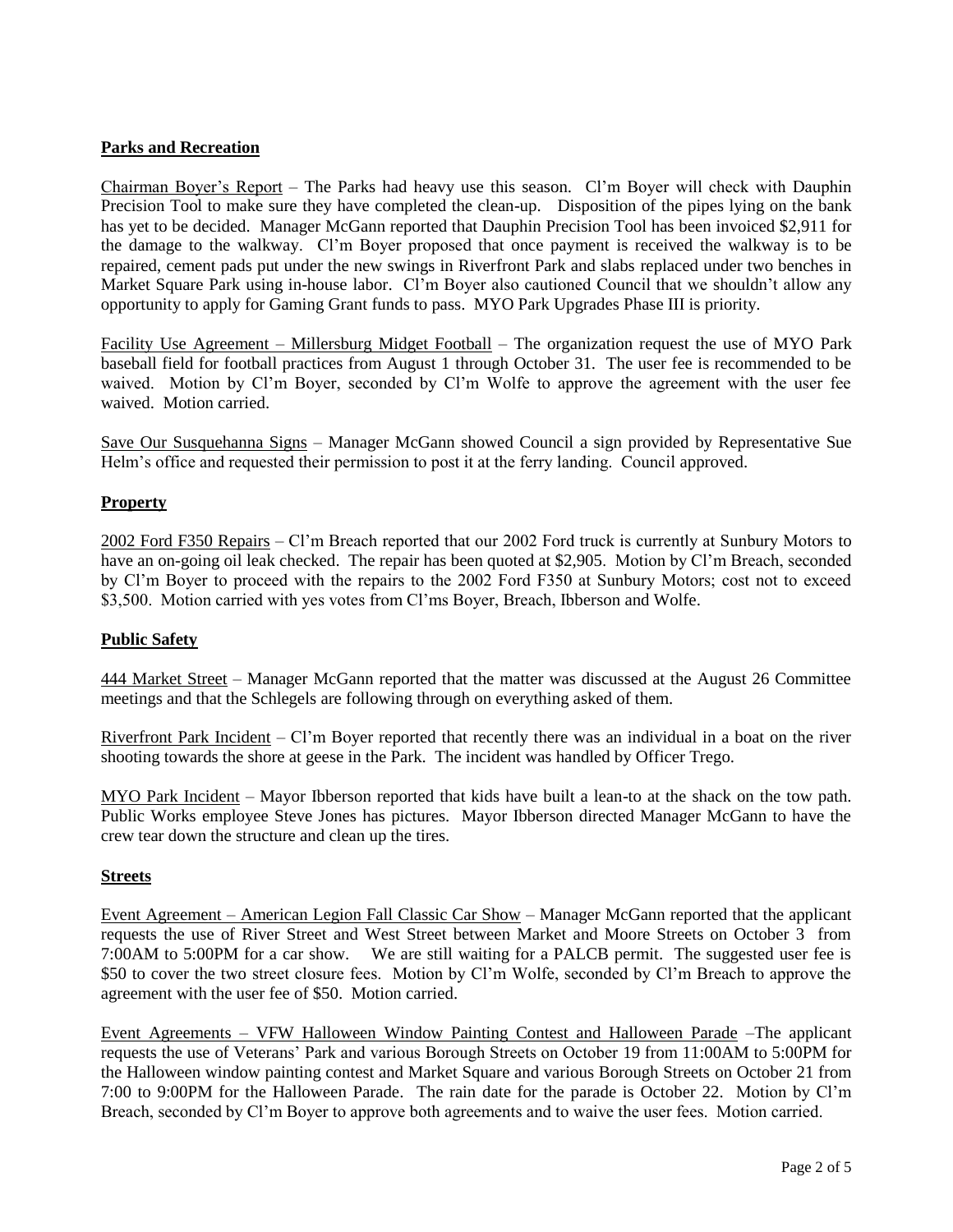Storm Sewer System Study – Cl'm Boyer reported that he has asked Anne Anderson with Brinajc Engineering to submit a proposal for a study to assess the storm sewer system. The price is being worked on.

### **Economic Development –** No report.

## **Mayor's Report**

Trick-or-Treat Date – Mayor Ibberson set the date as Thursday, October 29 from 6:00 to 8:00PM. Motion by Cl'm Breach, seconded by Cl'm Wolfe to set the Trick-or-Treat date as October 29 from 6:00 to 8:00PM. Motion carried.

Officer Zehring Resignation – Mayor Ibberson reported that he has received a letter of resignation from Officer Tyler Zehring, effective September 30, 2015. Motion by Cl'm Boyer, seconded by Cl'm Breach to accept Tyler Zehring's resignation, effective September 30. Motion carried.

## **Unfinished Business**

Police Arbitration Invoice – Manager McGann reported that we received the latest invoice from Rhoads and Sinon for police arbitration. Motion by Cl'm Wolfe, seconded by Cl'm Boyer to pay \$104 to Rhoads and Sinon. Motion carried with yes votes from Cl'ms Boyer, Breach, Ibberson and Wolfe.

Community Rating System Participation Letter – Council reviewed a draft of the letter as prepared by Manager McGann. McGann reported that this letter is a formal request to Dauphin County for assistance to get enrolled. Cl'm Boyer cautioned that he is aware of others already participating in CRS who are not satisfied. Motion by Cl'm Boyer, seconded by Cl'm Breach to participate in the program. Motion carried.

#### **New Business**

Millersburg Area School District Surveying Costs – Manager McGann reported that the School District has requested that the Borough pay half of the surveying costs from Crabtree Rohrbaugh to realign the property lines. The amount of the Borough's half is \$3,520. Council agreed to budget for this expense for 2016 with the intention of remitting to the School District prior to the end of their fiscal year, June 30. Manager McGann will advise the School District of Council's intention via letter.

Nuisance Letter re: 259 Union Street – Council reviewed the draft provided by Manager McGann along with Solicitor Kerwin's edits. Motion by Cl'm Breach, seconded by Cl'm Boyer to send the letter incorporating the edits by Solicitor Kerwin. Motion carried.

2016 Pension Plans Minimum Municipal Obligations and Borough Resolution No. 15-11 – Secretary Jackson reviewed with the Council both MMO's and the accompanying resolution, which waives the required member contributions for year 2016 for the Police Pension Plan. Motion by Cl'm Boyer, seconded by Cl'm Wolfe to approve the 2016 Police Pension Plan MMO for zero dollars. Motion carried. Motion by Cl'm Wolfe, seconded by Cl'm Boyer to approve the 2016 Non-Uniformed Pension Plan MMO for \$25,172. Motion carried with yes votes from Cl'ms Boyer, Breach, Ibberson and Wolfe. Motion by Cl'm Wolfe, seconded by Cl'm Boyer to approve Borough Resolution No. 15-11. Motion carried.

**Communications** – All communications were made available to Cl'ms. There was nothing requiring Council action

## **Organization Reports**

Upper Dauphin COG – There was no meeting. Secretary Jackson will forward COG Secretary Robyn Loesch's information as soon as she receives it in anticipation of next week's meeting. There is a possibility that the Borough is co-hosting with Upper Paxton Township at the Ned Smith Center.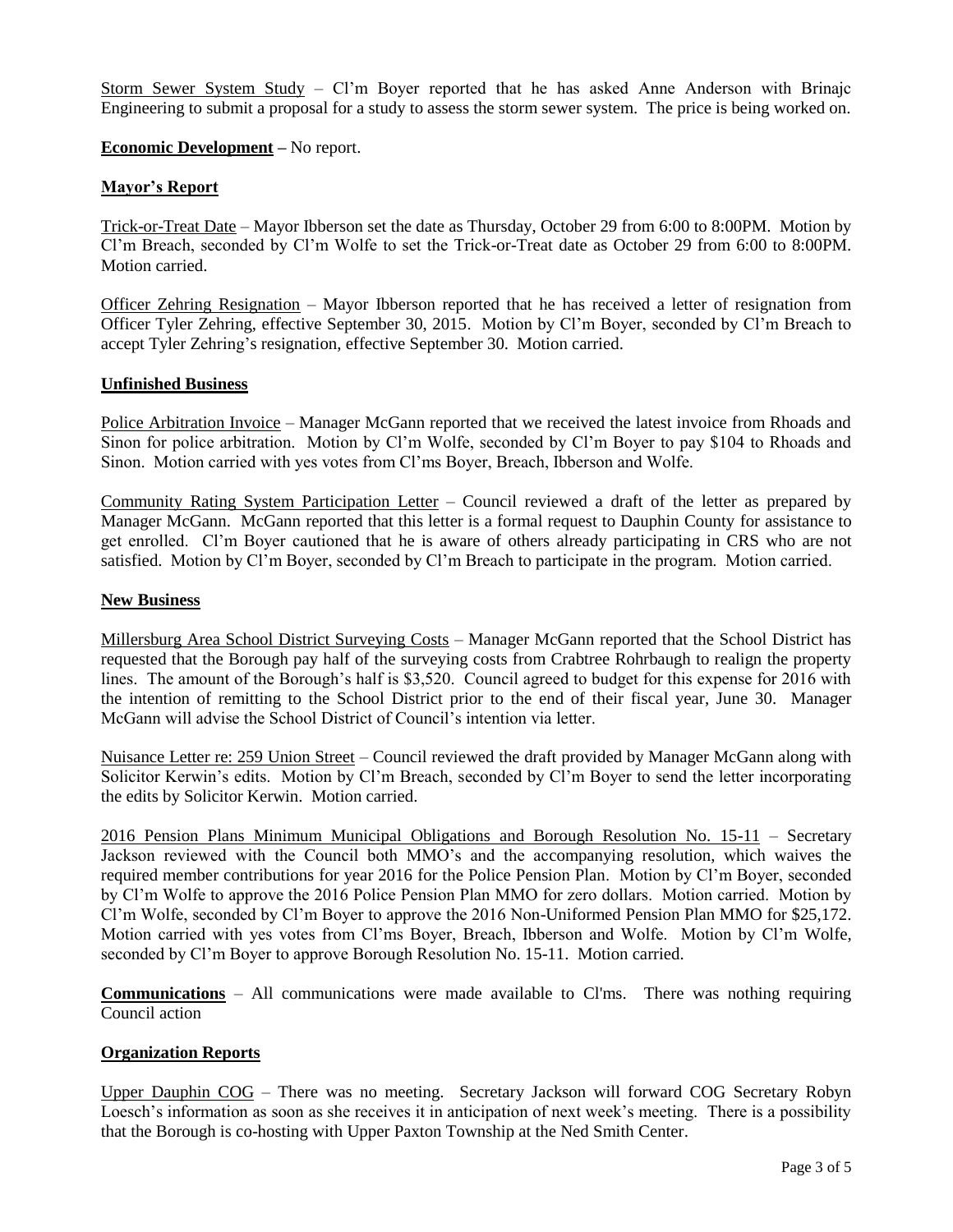Millersburg Planning Commission – Manager McGann reported that they continue to work on the zoning ordinance draft.

Millersburg Fire Company – Secretary Jackson reported that the audit has been completed and that Cl'ms have the Audit Committee's letter.

Millersburg Area Authority – Has not met yet.

Dauphin County Tax Collection Committee – Has not met yet.

Property Maintenance Ordinance Committee – Council will be reviewing the draft on September 16.

Millersburg Ferry Boat Association – Manager McGann reported that we are now receiving their Board meeting minutes.

**Next Meetings** – Vice President Ibberson announced that the next meeting will be September 16 at 7:00PM to work on the Property Maintenance Ordinance draft. Committee meetings will be on September 23 at 7:00PM.

The meeting was recessed to the call of the Chair at 10:18PM.

Respectfully submitted,

Ann Bowman Jackson Borough Secretary